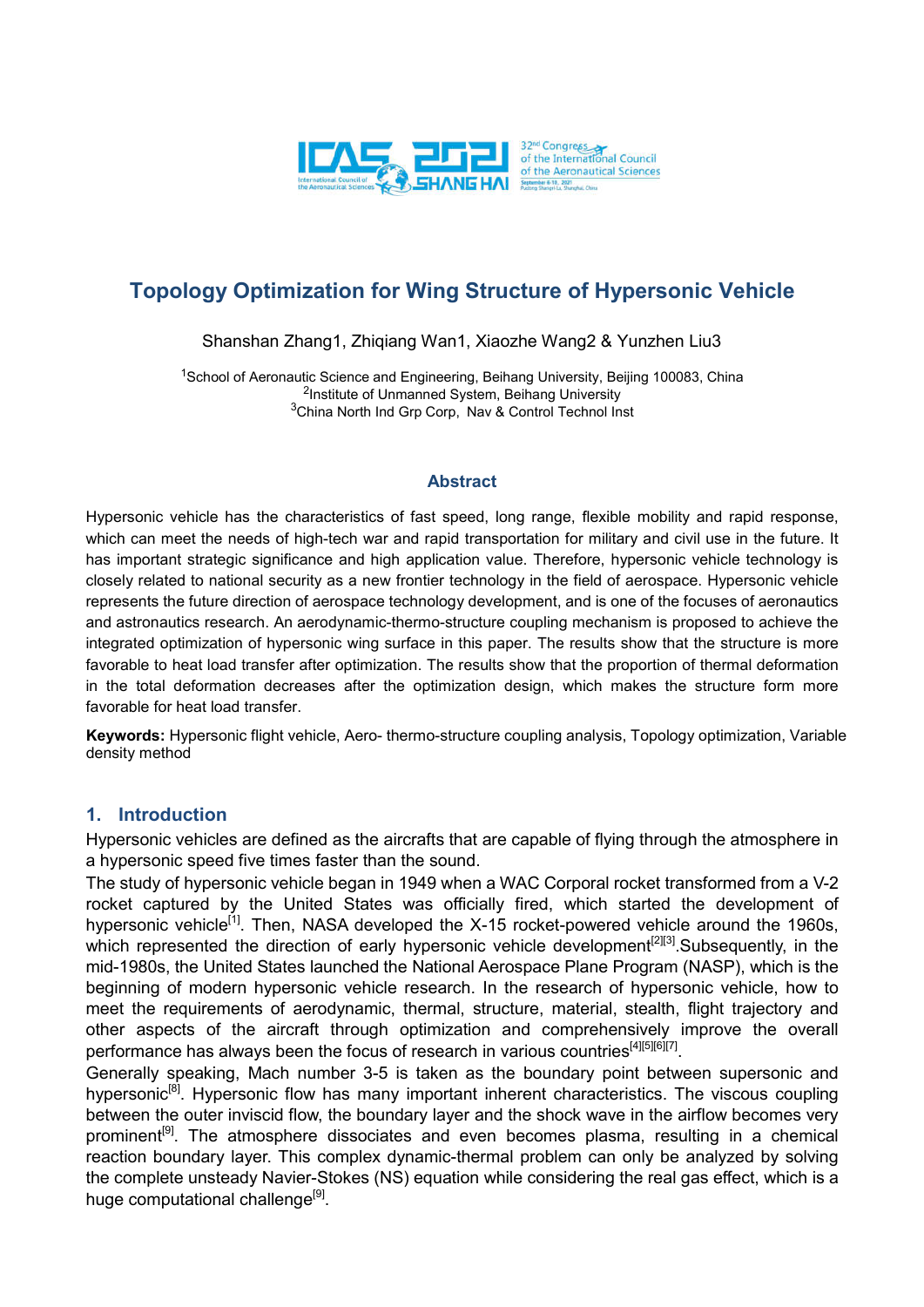Therefore, during hypersonic flight, aerodynamics, structure, thermology and other disciplines are coupled with each other and form a complex hypersonic aerothermoelastic problem<sup>[11]</sup>. As a difficult and key problem in this field, massive research has developed in many aspects, but a little is focused on the wing structure optimization of hypersonic vehicle.

In this paper, an advanced topology optimization framework for the wing structure of hypersonic flight vehicle using aero-thermo-structure coupling analysis is proposed. Based on the variable density method SIMP for continuum structure, a specific example model is analyzed to test this optimization framework.

### **2. Methodology**

Aerodynamic heating, thermal conduction, aerodynamic force and structural deformation of the hypersonic vehicle are not simple unidirectional effects<sup>[12]</sup>. The accuracy of the one-way coupling analysis method is low because it rarely includes the feedback effects of structural deformation on airflow distribution and aerodynamic forces. The calculation process of the aero-thermo-structure three-field coupling analysis framework<sup>[13]</sup> for a hypersonic wing structure involves the separate solution of several disciplines and the interdisciplinary iterative solution, including aerodynamic force calculation at hypersonic speed, aerodynamic heat calculation, thermal conduction calculation, structural static/dynamic analysis, and the coupling analysis among them.

#### 2.1 Aero-thermo-structure coupling analysis framework

Although the three-field coupling problem of hypersonic velocity is a complex multi-disciplinary coupling problem, the process is quite intuitive. From the perspective of action mechanism, this paper explains the process of hypersonic three-field coupling problem.

- 1) The airflow flows across the surface of the aircraft to generate aerodynamic force and aerodynamic heat;
- 2) Aerodynamic force deforms the structure, changes the surface of the aircraft, and in turn affects aerodynamic force;
- 3) On the other hand, through heat conduction, the aerodynamic heat flow gradually changes the temperature of the structure and affects the elastic modulus of the structure, thus influences the structural deformation. Meanwhile, the thermal strain caused by the uneven distribution of temperature generated by heat conduction also affects the structural deformation, and then affects the aerodynamic force. In addition, the new structure surface temperature distribution also affects the aerodynamic heat flow;
- 4) When the heat flow input of aerodynamic heat and the heat dissipation of the structure reach the balance (generally can be judged by the change of thermal load), the whole three-field coupling problem reaches the final balance.

The flowchart of the above hypersonic three-field coupling process is shown in Figure 1. The serial numbers in the figure correspond to the above four steps respectively.

In this paper, the coupling relationship between various disciplines is analyzed, some sub-problems are decoupled, and the coupling problem is solved by iterative method. The focus of this paper is the construction of the comprehensive optimization framework for the wing structure of hypersonic vehicle. Therefore, the following four aspects are set:

- 1) Choose a flexible loose-coupling method as calculation method;
- 2) Use the two-way coupling method, as the double rhomboid trapezoid wing commonly used in literature as the example is obviously affected by aerodynamic heat.
- 3) Only considers the strong coupling problem, as the weak coupling relation has little influence on the three-field coupling process
- 4) Only structural static aeroelastic analysis is considered in the aeroelastic analysis of the three-field coupling analysis framework.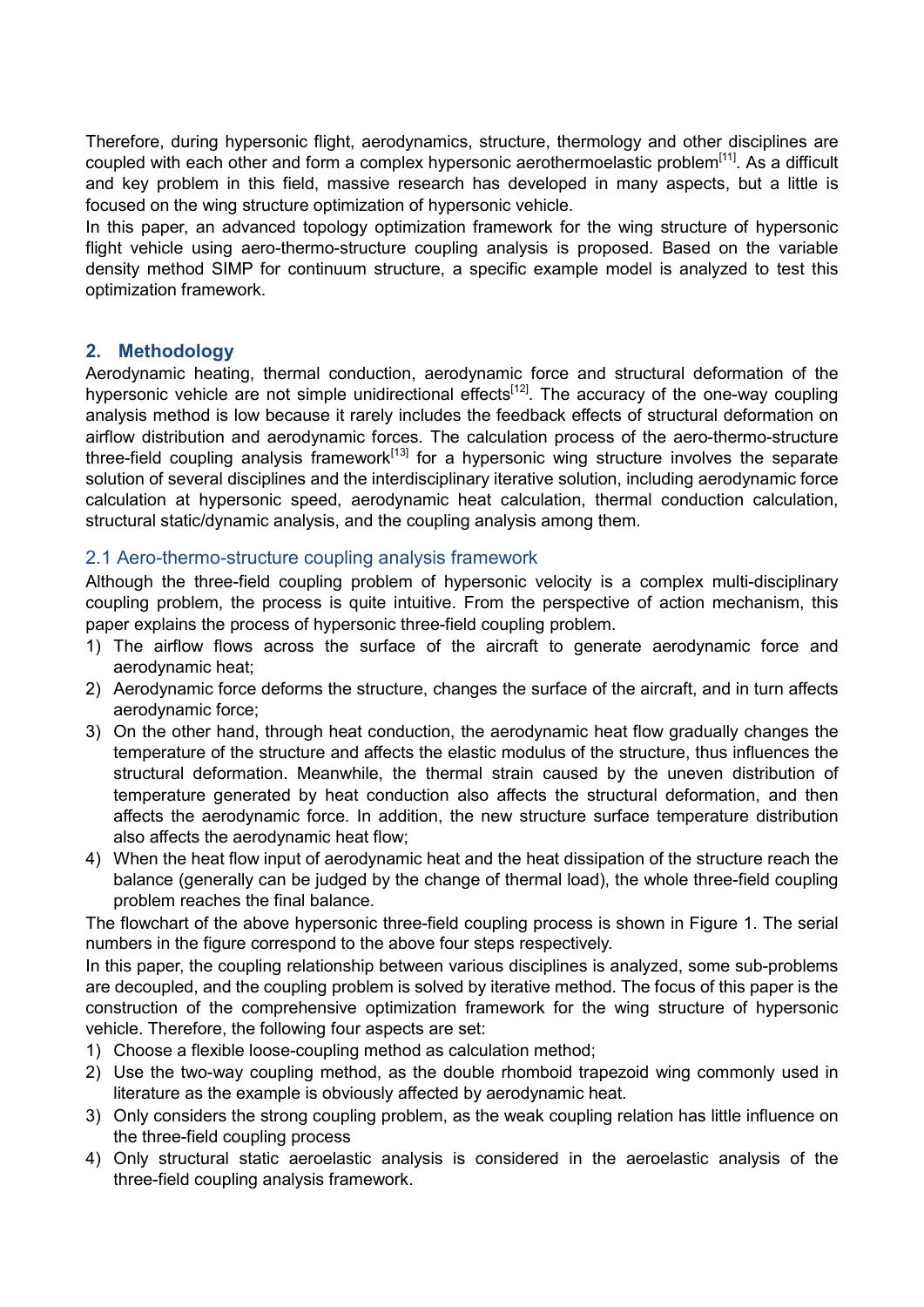Based on the three-field coupling analysis ideas above, the three-field coupling analysis process in Figure 1 is extended to obtain the analysis framework for aerodynamic-thermo-structure coupling problems of hypersonic vehicle in Figure 2.



Figure 1 Hypersonic three-field coupling process



Figure 2 Aerodynamic-thermo-structure coupling analysis framework of hypersonic vehicle

The solution of aerodynamic-thermo-structure coupling problems of hypersonic vehicle can be divided into the following four main steps according to the above analysis framework:

1) Input the initial flight state, aerodynamic shape and temperature distribution to carry out the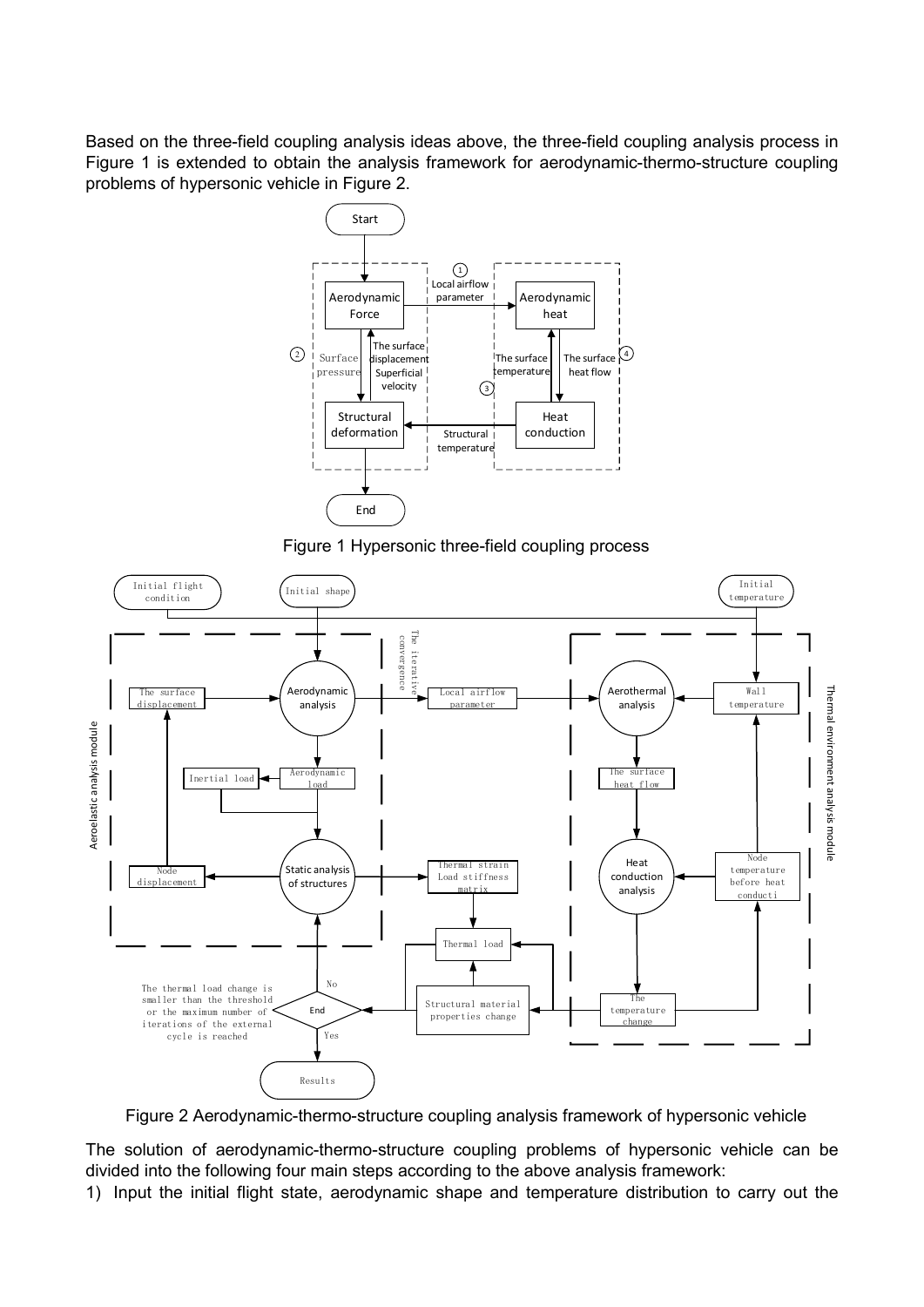iterative coupling analysis of the inner cycle of the aeroelastic module until the structural displacement converges;

- 2) Input the local airflow parameters obtained after aeroelastic convergence and the wall temperature of the structure at this moment into the thermal environment analysis module. Obtain the surface heat flux by aerodynamic thermal analysis and the new structure temperature distribution and temperature variation by heat conduction analysis.
- 3) Obtain the new material properties of the structure from the new temperature distribution of the structure, the thermal strain according to the temperature change, and the corresponding equivalent thermal load according to the load stiffness matrix obtained from the static analysis of the structure. Thus, an outer cycle calculation is completed.
- 4) If the thermal load at this time still changes greatly compared with the thermal load of the outer cycle of the previous generation, the thermal load will be input into the aeroelastic analysis module to conduct aeroelastic analysis together with the aerodynamic load and inertial load; if the thermal load change is smaller than the threshold or the maximum number of iterations of the external cycle is reached, the three-field coupling analysis will be finished and the analysis results will be output.

The analysis and solving of the four disciplines of aerodynamic force, aerodynamic heat, thermal conduction and structural static/dynamic analysis are mainly involved in the three field coupling analysis of hypersonic aircraft.

In order to improve the calculation speed and accuracy and the engineering practicality of the integrated optimization structure topology, the specific methods are as follows:

(1) Aerodynamic calculation: use the engineering method combining the shock/expansion wave theory and the local flow piston theory to provide the flow field parameters.



Shock wavewave *v* **WANNAMA**  $p_{\infty}$   $a_{\infty}$   $\left| \cdot \right| v_{n}$ *n v*

Figure 3 Shock/expansion wave theory

The oblique shock wave formula<sup>[14]</sup> is

Figure 4 The local flow piston theory

$$
\tan \theta = 2 \cot \beta \frac{Ma_{\infty}^2 \sin^2 \beta - 1}{Ma_{\infty}^2 (\gamma + \cos 2\beta) + 2}
$$
 (1)

The formula of local flow piston theory $[15]$  is as follows:

$$
C_p = \frac{2}{Ma_{local}^2} \left[ \frac{v_n}{a_{local}} + \frac{(\gamma + 1)}{4} \left( \frac{v_n}{a_{local}} \right)^2 + \frac{(\gamma + 1)}{12} \left( \frac{v_n}{a_{local}} \right)^3 \right]
$$
(2)

The subscript local represents the local airflow parameter.

(2) Aerodynamic heat calculation: use Eckert reference temperature method<sup>[16]</sup> and blackbody radiation method<sup>[17]</sup>.

The calculation formula of Eckert reference temperature method is as follows<sup>[18]</sup> :

$$
T^* = 0.5T_w + 0.22T_r + 0.28T_e
$$
 (3)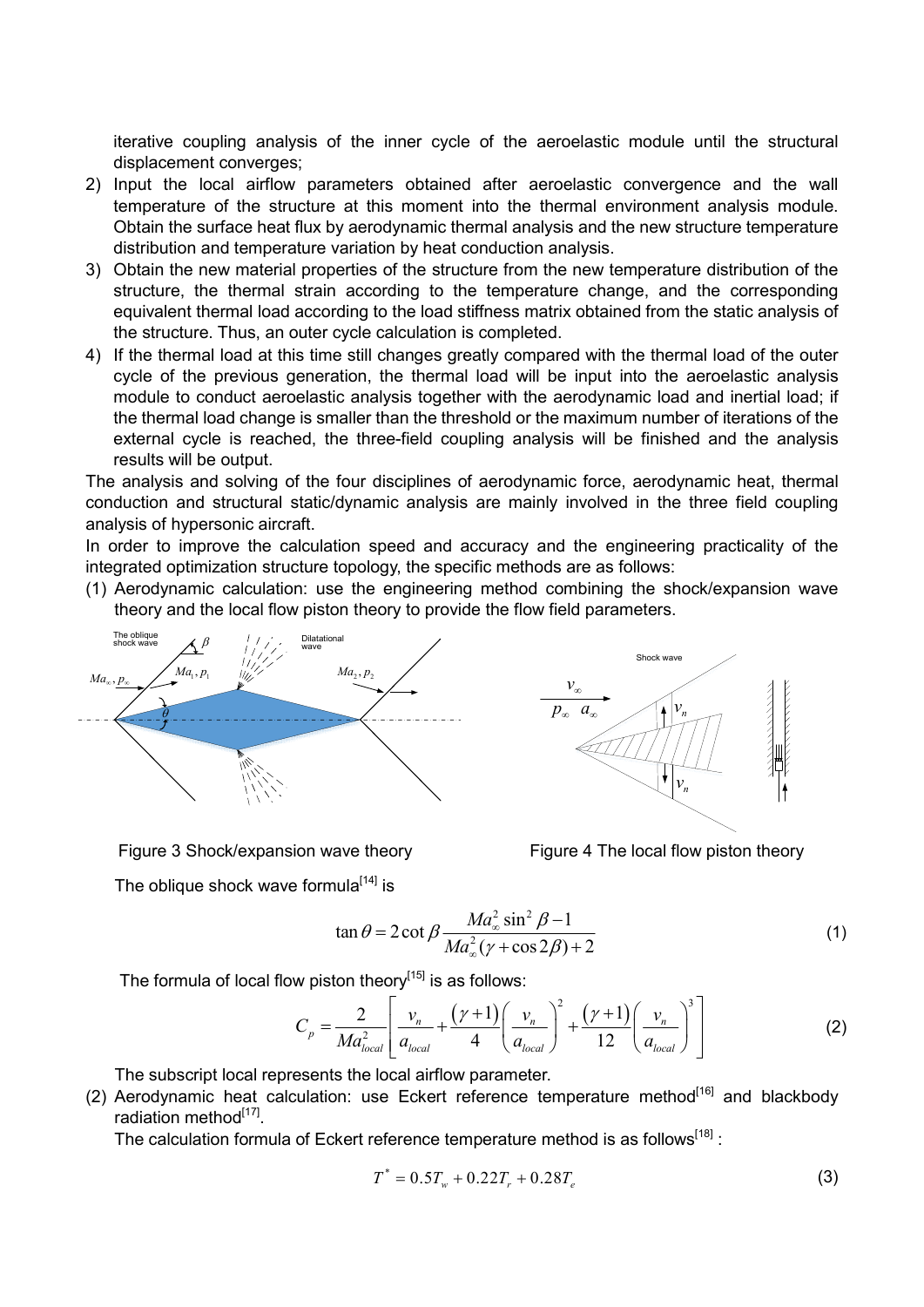Where  $T_w$  is the wall temperature;  $T_e$  is the temperature at the outer edge of the boundary layer, namely the local temperature of the flow field;  $T<sub>r</sub>$  is the recovery temperature. For compressible flows, the compressible modified Reynolds analogy is:

$$
St^* = \frac{C_f^*}{2 \Pr^{2/3}}
$$
 (4)

Heat flux calculation formula can be used in plate heat flux formula:

$$
Q_{aero} = \rho_e u_e c_p \left( T_r - T_w \right) S t^* \tag{5}
$$

Since the surface of the panel at hypersonic speed is non-black body, the radiation heat dissipation formula is:

$$
Q_{rad} = \sigma \varepsilon (T_w^4 - T_\infty^4) \tag{6}
$$

Where  $\sigma$  is Stanford constant: 5.669E-8W /m2/T4,  $\epsilon$  is the emissivity of non-blackbody surface radiation.

(3) Heat conduction calculation: use the Crank-Nicolson difference format based on the finite element method $^{[19]}$  to solve the analysis of transient thermal conduction problem $^{[20]}$ .

The global finite element equation of the transient temperature field of the structure can be established by Galykin weighted residual method and element shape function as follows:

$$
\mathbf{C}\dot{\mathbf{T}} + \mathbf{K}\mathbf{T} = \mathbf{P} \tag{7}
$$

Where  $C$  is the overall heat capacity matrix,  $K$  is the overall temperature stiffness matrix, and **P** is the overall load column vector.

Crank-Nicolson difference format is:

$$
\frac{\partial T(t)}{\partial t} + \frac{\partial T(t - \Delta t)}{\partial t} \approx 2 \frac{T(t) - T(t - \Delta t)}{\Delta t}
$$
(8)

Substitute it into Equation (7), then

$$
\left(\boldsymbol{K} + \frac{2\boldsymbol{C}}{\Delta t}\right) \{T(t)\} = \{P(t)\} + \{P(t - \Delta t)\} + \left(\frac{2\boldsymbol{C}}{\Delta t} - \boldsymbol{K}\right) \{T(t - \Delta t)\}
$$
(9)

- (4) Structural static/dynamic calculation: use the finite element method.
- (5) Thermal load analysis: use the thermal load equivalent method.

The force model for examining an element is

$$
\int_{\Omega_e} \boldsymbol{B}^{\mathrm{T}} \boldsymbol{D} \left( \boldsymbol{\varepsilon} - \boldsymbol{\varepsilon}^{\mathrm{T}} \right) = \int_{\Omega_e} \boldsymbol{B}^{\mathrm{T}} \boldsymbol{D} \left( \boldsymbol{B} \boldsymbol{u} - \boldsymbol{\varepsilon}^{\mathrm{T}} \right) = \boldsymbol{F}_e \tag{10}
$$

Where, **B** is the strain matrix, and **D** is the stress-strain relation matrix in the constitutive equation**σ Dε**

$$
\boldsymbol{\varepsilon}^T = \begin{bmatrix} \varepsilon_{xx}^T & \varepsilon_{yy}^T & \varepsilon_{zz}^T & \gamma_{xy}^T & \gamma_{xz}^T & \gamma_{yz}^T \end{bmatrix}^T
$$
 (11)

Then for the global finite element equation,

$$
KU = F + \sum_{e} \int_{\Omega_e} B^T D \varepsilon^T
$$
 (12)

Therefore, the thermal strain generated by the temperature gradient is equivalent to adding a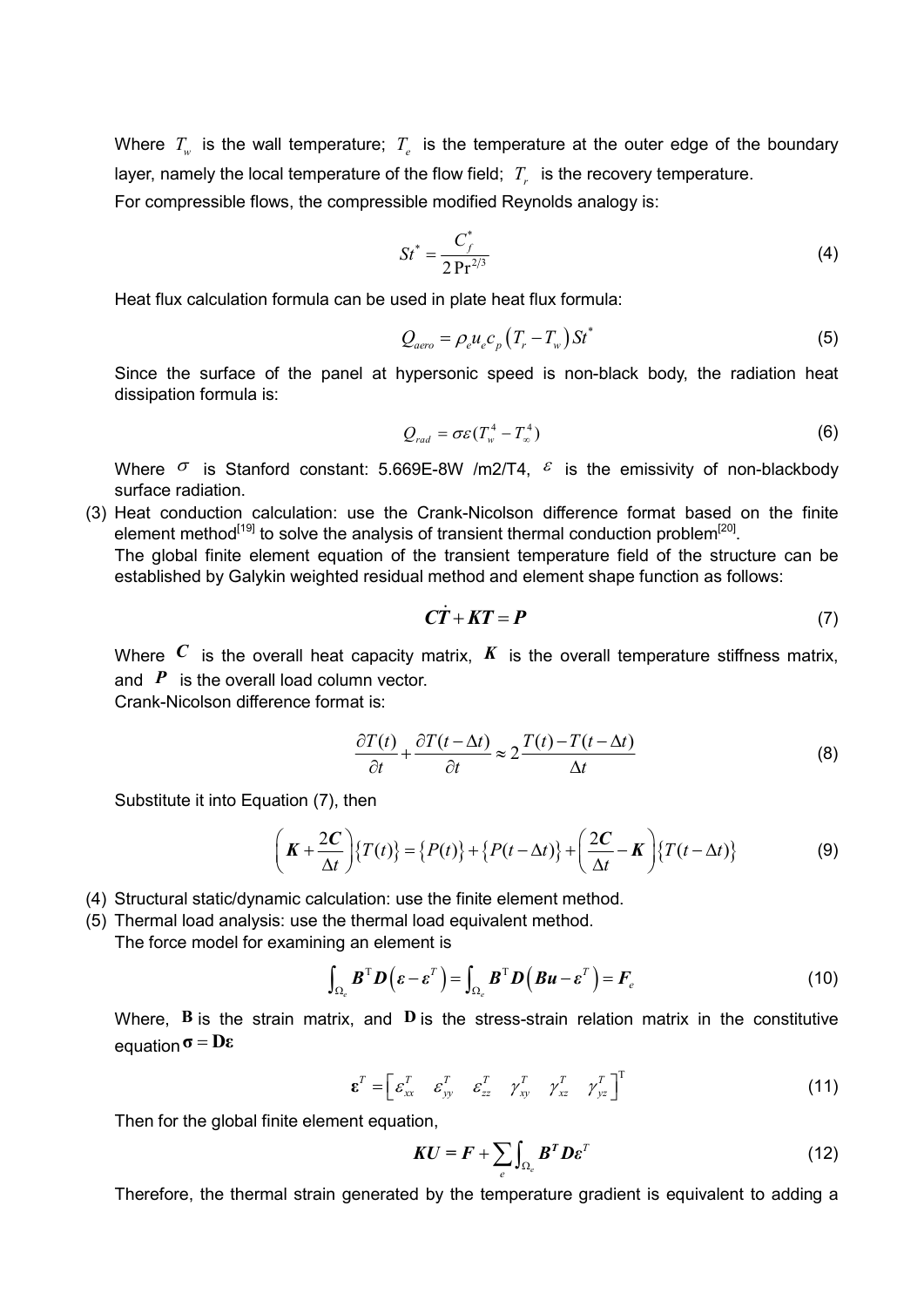thermal stress load term to the right end of the original static balance equation of the structure, which is called the thermal load  $\mathbf{F}_r$ 

$$
F_T = \sum_e \int_{\Omega_e} B^T D \varepsilon^T \tag{13}
$$

#### 2.2 Structural topology optimization with variable density method

SIMP (Solid Isotropic Microstructures with Penalization) material interpolation model<sup>[21][22]</sup> is adopted in the topology optimization method of variable density method, with the formula as follows

$$
E = \rho^{\nu} E_0 \tag{14}
$$

The minimum compliance under the constraint of volume ratio (structure weight) is taken as the precondition for solving the structural topology optimization. The mathematical model is expressed as

Find: 
$$
\rho = {\rho_1, \rho_2, ..., \rho_e}^T \in R^n, e = 1, 2, ..., N
$$
  
\n
$$
\begin{aligned}\n\text{Min: } C(\rho) &= F^T U = U^T K U = \sum_{e=1}^N u_e^T k_e u_e = \sum_{e=1}^N (\rho_e)^p u_e^T k_0 u_e \\
\text{s.t.} \begin{cases}\nV(\rho)/V_0 - f \le 0 \\
KU = F \\
0 < \rho_{\min} \le \rho_i \le \rho_{\max} \le 1\n\end{cases}\n\end{aligned}
$$
\n(15)

In the formula, *C* is the value of structural compliance; *K* , *U* and *F* represent the total stiffness matrix, total displacement and total load of the structure respectively.  $V_0$  represents the initial structure volume, *V* represents the structure volume of the optimization result, and *f* represents the ratio of the volume ratio to the previous two.  $\rho_{\text{max}}$  and  $\rho_{\text{min}}$  limit the variation range of topological variables, which is mainly used to avoid the singularity of finite element analysis. Usually, the lower limit of topological variables can be set as  $\rm \ \rho_{min}$   $=$   $\rm 10^{-3}$  .

#### 2.3 Comprehensive optimization framework

Based on the finite element method, the construction of the comprehensive optimization framework of the wing structure of hypersonic vehicle is achieved by nesting one layer topology optimization module outside the three-field coupling analysis framework shown in Figure 2.

The specific calculation process is described as follows:

- (1) Define the initial conditions associated with the sublogy
	- The flight conditions and the initial wall temperature are defined in the program.
- (2) Update the finite element model for the three-field coupling analysis according to the density threshold

The optimization area and the non-optimal area are divided based on the existing finite element model. As the design variable, the density properties are set separately for each element in the optimized area. The finite element model of the new wing surface topology is adjusted by the predetermined density threshold as the calculation model input for the three coupling analysis.

- (3) Aerodynamic-thermo-structure coupling analysis In view of the aerodynamic-thermo-structure coupling analysis framework of Figure 2, perform the aerodynamic-thermo-structure coupling analysis and convergence judgment: if the iteration step is reached, terminate the loop and output the result. If not, update aerodynamic shape, temperature field distribution and structure property, continue to loop.
- (4) Perform the structure topology optimization based on the variable density method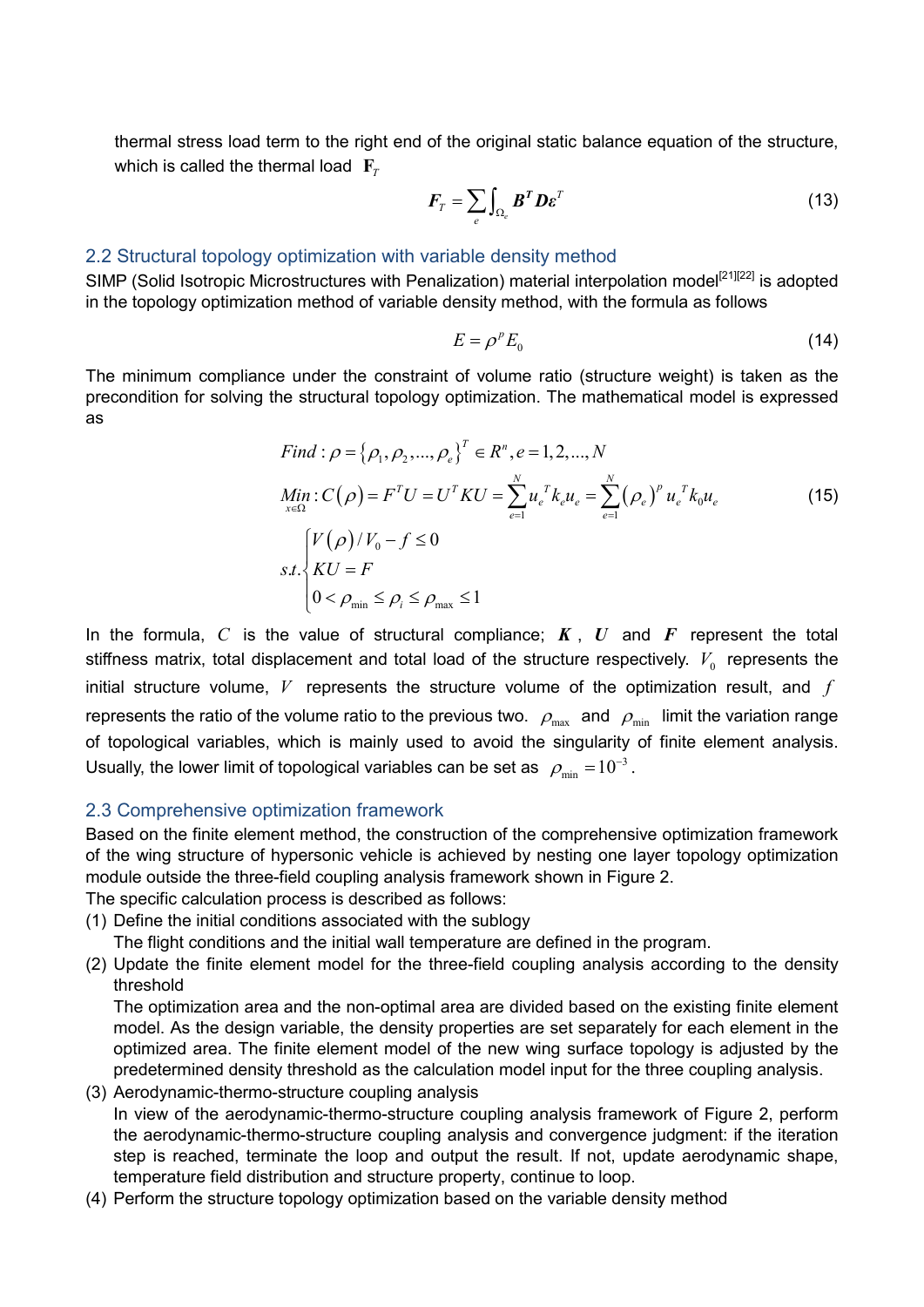Use the variable density method for topology optimization design based on the SIMP model<sup>[23][24]</sup>. Define the problem of topology optimization: define the objective function and constraints. The optimization variable is element density. The optimization process is as follows:

1) The temperature distribution, the stiffness matrix  $K<sub>T</sub>$  of the heated structure and the

thermal deformation  $U<sub>r</sub>$  after the three-field coupling analysis are read from the program.

The thermal load of the equivalent thermal load is calculated by the formula  $F<sub>T</sub> = K<sub>T</sub> U<sub>T</sub>$ ,

and is superposed with the aerodynamic force to obtain the total load and update the load condition.

- 2) The total load is taken as the boundary condition for the compliance calculation. After the first step of topology optimization, the program stops and the element density distribution in the optimization results is output.
- 3) Compare the two optimization results. When the volume ratio difference of the structure is less than the given convergence condition (the value of  $\varepsilon$ ) or the maximum number of optimization steps is reached, the optimization ends. Otherwise, read the density optimization result, update the structural element density;
- 4) Screen the element density according to the density threshold. The elements with density value greater than or equal to the threshold value are left, and the rest elements are deleted. The finite element calculation model of the wing structure is updated, and the three-field coupling analysis is carried out again to enter the next generation topology optimization cycle calculation.



Figure 5 Flowchart of Integrated Optimization of Hypersonic Wing Structure

### **3. Modeling and strategy**

### 3.1 Aanalytical model

The hypersonic wing structure model used in this paper is a typical wing structure of hypersonic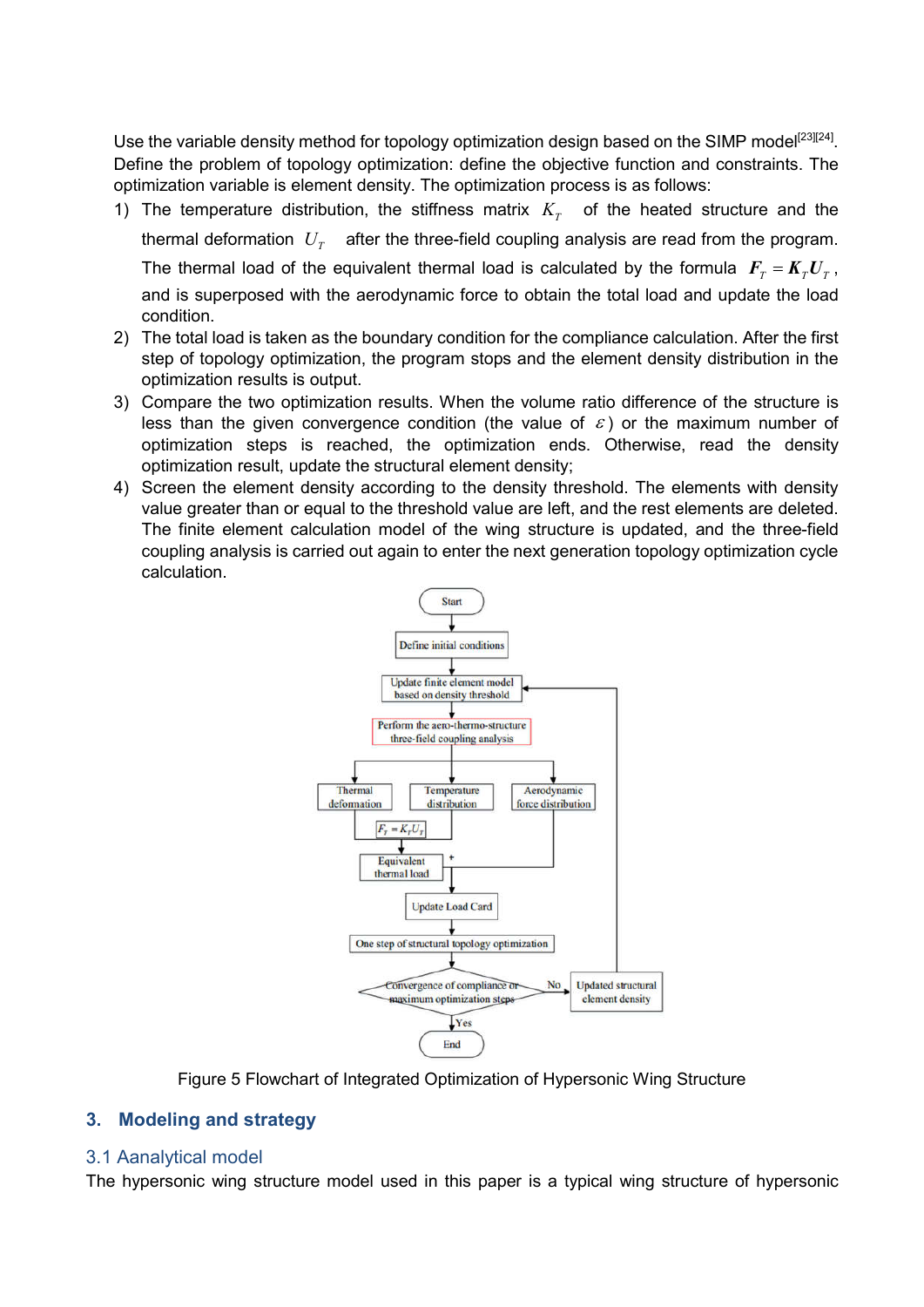vehicle with a small ratio and rhombic airfoil. The main geometric parameters of the model are shown in Figure 6: the chord length of the wing root is  $c = 5200$   $mm$ , the sweepvangle of the leading edge is  $34^{\circ}$ , the sweep angle of the trailing edge is  $18^{\circ}$ , and the maximum thickness of the wing structure is  $d = (0.04c + 15.2)$  mm, where  $15.2$  mm =  $4 \times 3.8$  mm, 3.8 mm corresponds to the single-layer thickness of the thermal protective layer on the upper and lower wing surfaces. The finite element solid model and constraint conditions are shown in Figure 7.



Figure 6 Schematic illustration of geometry parameters of hypersonic wing structure





# 3.2 Aerodynamic-thermo-structure coupling analysis parameters

The parameters of hypersonic Aerodynamic-thermo-structure coupling analysis are set as follows:

- 1) The Mach number is 8, the altitude is 15km, the angle of attack is  $6^{\circ}$ ;
- 2) The initial temperature of the structure is 300K. In heat conduction analysis, the air specific heat ratio is 1.4, Plant number is 0.86, and the radiation emissivity is 0.85;
- 3) The time interval is 4s and the total computation time is 100s for the time scale of the aerodynamic heat flow and transient heat conduction.

# 3.3 Comprehensive optimization parameter

Based on the finite element model, the structure layer is divided into the optimization area (blue area in the center) and the non-optimization area (green area around), as shown in the figure below, after removing the non-optimization area of thermal protection layer and thermal insulation layer.



Z Y X 1 2 3 4 5 6 7 8

Figure 8 Schematic illustration of finite element optimization area (blue) and non-optimization area (green)

Figure 9 Schematic diagram of temperature monitoring points of structure

The objective function of topology optimization of the wing structure is defined as the minimization of structure compliance. The design variable is element density. Constraint conditions are that the structure volume ratio is less than 60%, and the displacements of the front and rear edge points of the wing root and tip and midpoint of the wing tip are less than 150mm. The element density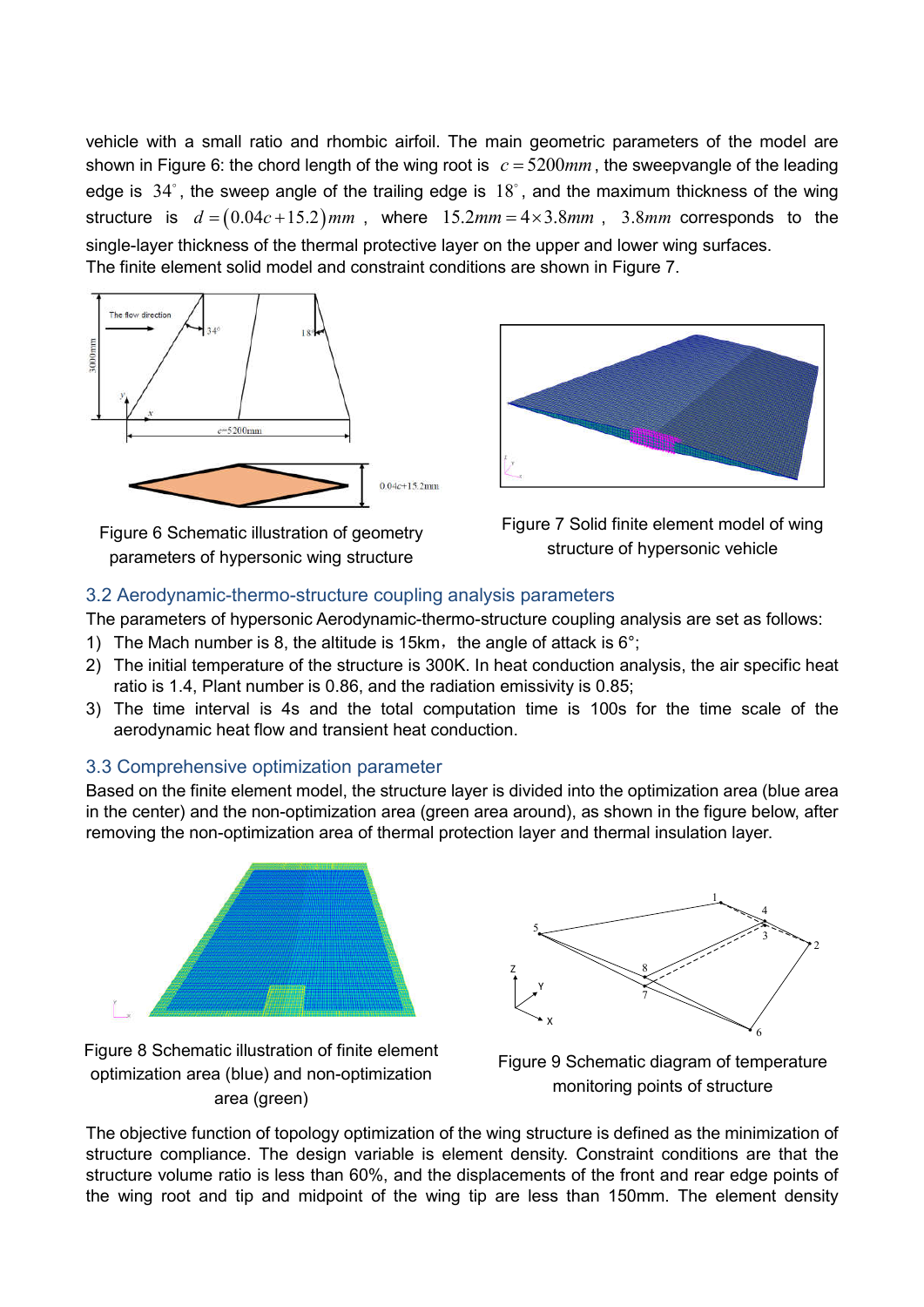screening threshold of the updated finite element model is 0.5.

The parameters of the topology optimization are set as follows:

The Maximum Design Cycles (DSEMAX) limit is set as 50.

The Lower Bounds (XLB) of element density is set as XLB=0.001.

The Penalty Factor (1.0<POWER<=6.0) is set as POWER=3.

The maximum value of the design variable for each generation (Move Limit,  $0.01$  <= DELXV <=  $0.5$ ) is set as 0.2.

The Minimum Member Size (TDMIN>0.1) is set as TDMIN= 200.

Set the number of topology optimization steps to 1.

# **4. Design results**

# 4.1 The Aerodynamic-thermo-structure coupling analysis results of the original model

The Aerodynamic-thermo-structure coupling analysis is performed on the original model for comparative analysis with the subsequent optimized model.

In order to demonstrate the changing process of wing surface temperature during flight, the temperatures at 8 different structure positions as shown in Figure 9 are monitored. Points No.1 to No.4 correspond to the leading edge, trailing edge, lower vertex and upper vertex of the tip of the wing surface; points No.5 to No.8 correspond to the leading edge, trailing edge, lower vertex and upper vertex of the wing surface root.







Figure 11 Temperature change process at points 3, 4, 7 and 8 of the wing structure

As shown in Figure 10 and Figure 11, during the flight time of 600s, the temperatures at the front and rear edges of the wing tip and wing root are relatively high, exceeding 1000K, and gradually tend to a certain stable value. The temperatures at the lower vertex and the upper vertex are better than that at the front and rear edges, and the temperatures rise slowly. Until 600s, the temperatures are still at 420K in the stage of slow rise.

Figure 12 to Figure 15 respectively show the pressure and heat flow distribution on the upper and lower surface of the airfoil at 0s and 600s.

At the time of 600s, the pressure is unevenly distributed on the whole wing surface due to the influence of the deformation of the wing structure. With the positive angle of attack, the aerodynamic pressure on the lower wing surface is higher than that on the upper wing surface, and the maximal pressure appears near the leading edge tip.

By comparing the heat flow distribution at 0s and 600s in Figure 14 and Figure 15, the heat flow on the wing surface in the initial flight state is far greater than that after 600s flight. This is because as the hypersonic flight time increases, the surface temperature keeps rising and the aerodynamic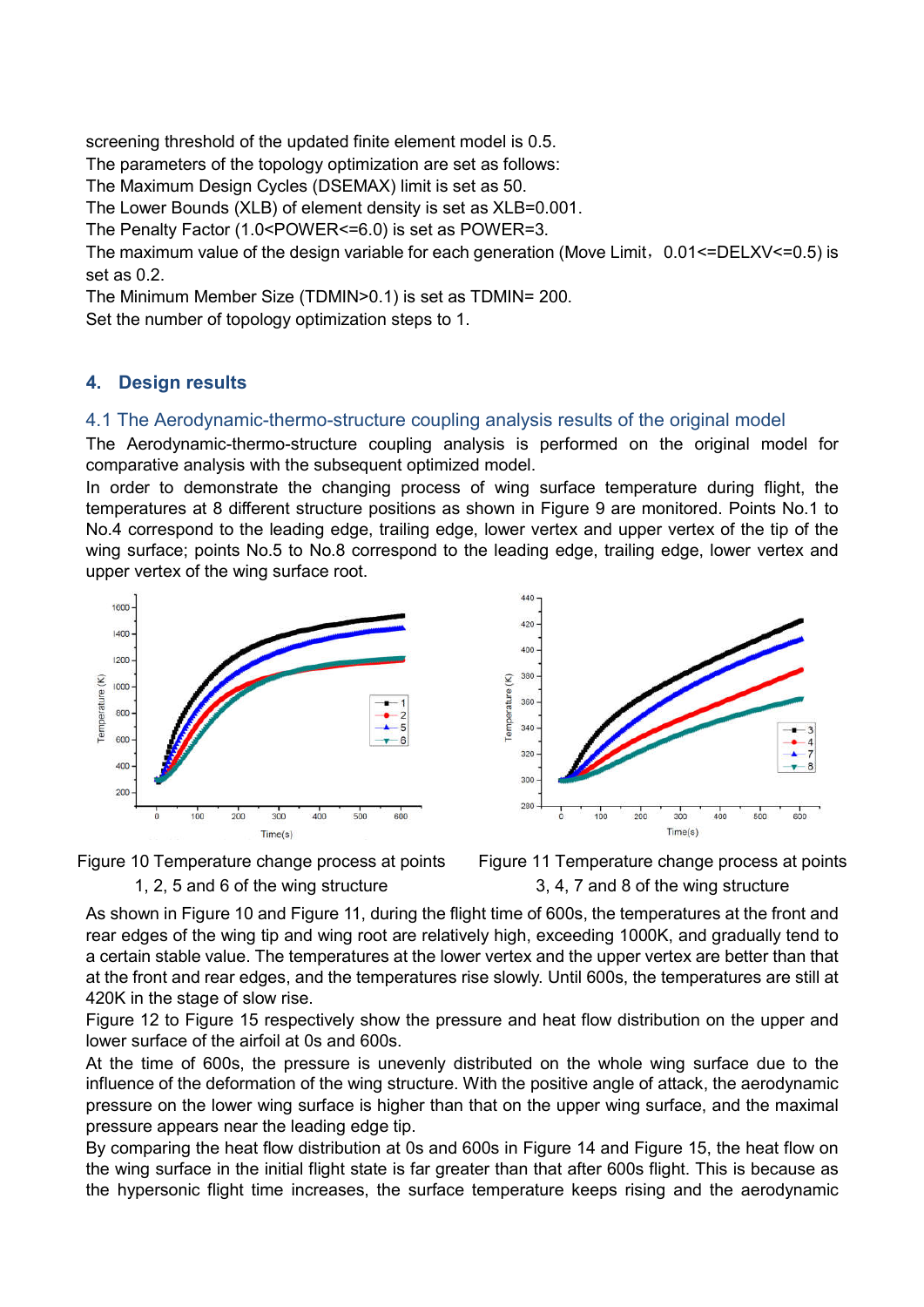Pressure 49000 23000 5100

heating and radiative heat dissipation of the aerodynamic surface gradually reach a balanced state.

Figure 12 Pressure distribution on the airfoil surface (left) and lower surface (right) at 0s



Figure 13 Pressure distribution on the airfoil surface (left) and lower surface (right) at 600s



Figure 14 Heat flow distribution on the surface (left) and lower surface (right) of the airfoil at 0s



Figure 15 Heat flow distribution on the surface (left) and lower surface (right) of the airfoil at 600s

### 4.2 Topology optimization process of wing structure

Under the above optimization conditions, the hypersonic wing structure finally tends to converge after 17 generations of iterative calculation of topology optimization, and the convergence process of the structural compliance and optimized area volume ratio is shown in Figure 16 to Figure 17.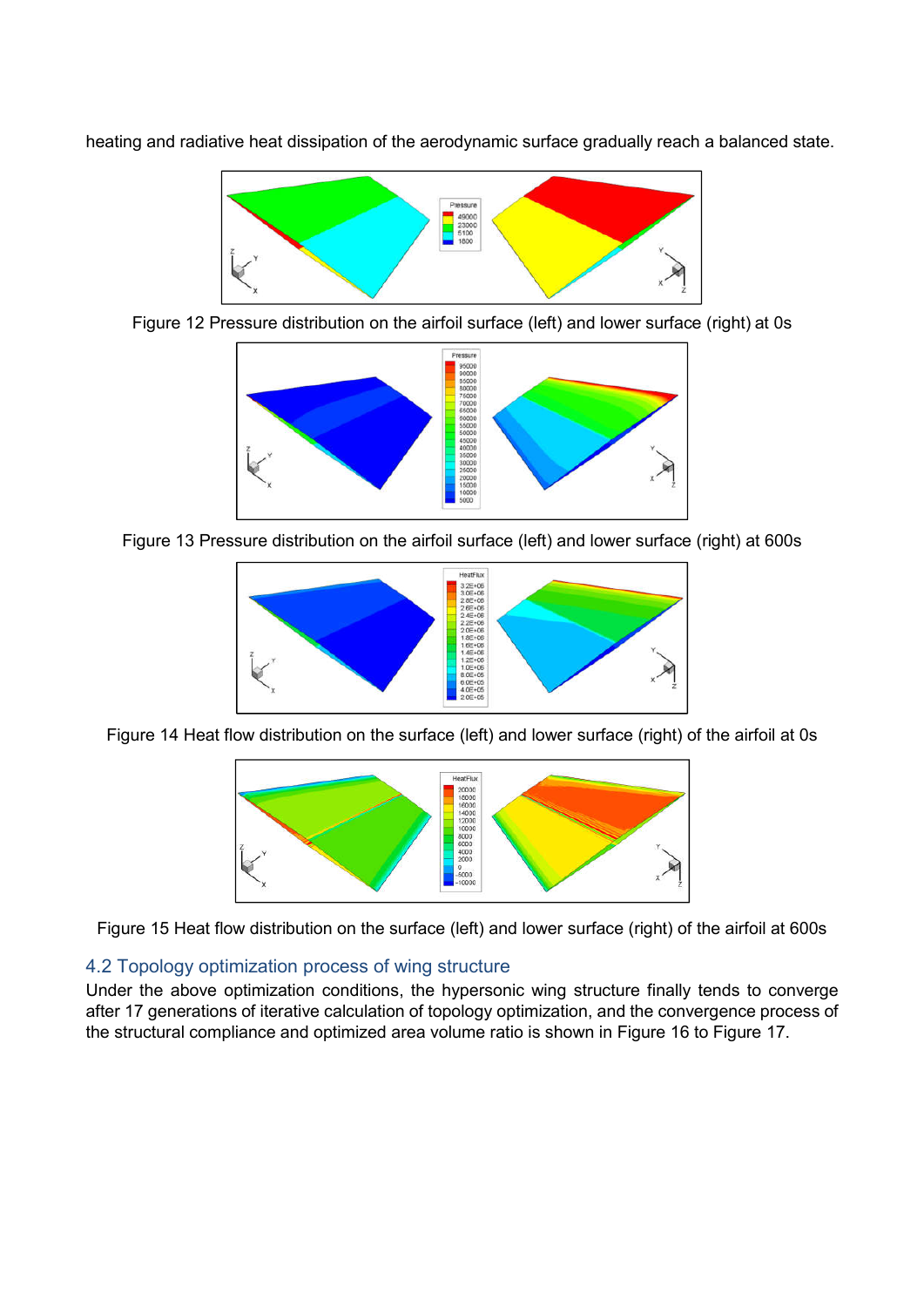



Figure 16 The structural compliance Figure 17 The the volume ratio of the optimized area

| process             |                                       |                                       |                                     |            |                     |  |  |
|---------------------|---------------------------------------|---------------------------------------|-------------------------------------|------------|---------------------|--|--|
| Iteration<br>number | $u_{\scriptscriptstyle\rm max,F}$ /mm | $u_{\scriptscriptstyle\rm max,T}$ /mm | $u_{\scriptscriptstyle\rm max}$ /mm | $C$ (J)    | The volume<br>ratio |  |  |
| 0(Initial<br>value) | 15.4                                  | 102                                   | 113                                 | 7.1985E+12 | 100.0%              |  |  |
| 1                   | 15.6                                  | 101                                   | 113                                 | 7.2398E+12 | 80.0%               |  |  |
| $\overline{2}$      | 18.7                                  | 96                                    | 110                                 | 7.2167E+12 | 64.0%               |  |  |
| 3                   | 19.0                                  | 99                                    | 113                                 | 7.1952E+12 | 61.2%               |  |  |
| 4                   | 18.9                                  | 100                                   | 114                                 | 7.2140E+12 | 60.0%               |  |  |
| 5                   | 19.0                                  | 101                                   | 115                                 | 7.1989E+12 | 60.0%               |  |  |
| 6                   | 18.9                                  | 104                                   | 117                                 | 7.1871E+12 | 60.0%               |  |  |
| $\overline{7}$      | 19.0                                  | 107                                   | 122                                 | 7.1789E+12 | 60.0%               |  |  |
| 8                   | 19.0                                  | 111                                   | 126                                 | 7.1752E+12 | 60.0%               |  |  |
| 9                   | 19.0                                  | 112                                   | 127                                 | 7.1776E+12 | 60.0%               |  |  |
| 10                  | 18.9                                  | 111                                   | 125                                 | 7.1727E+12 | 60.0%               |  |  |
| 11                  | 18.8                                  | 109                                   | 123                                 | 7.1724E+12 | 60.0%               |  |  |
| 12                  | 18.8                                  | 107                                   | 122                                 | 7.1726E+12 | 60.0%               |  |  |
| 13                  | 18.7                                  | 110                                   | 125                                 | 7.1680E+12 | 60.0%               |  |  |
| 14                  | 18.7                                  | 112                                   | 127                                 | 7.1780E+12 | 60.0%               |  |  |
| 15                  | 18.8                                  | 113                                   | 128                                 | 7.1795E+12 | 60.0%               |  |  |
| 16                  | 18.8                                  | 115                                   | 129                                 | 7.1790E+12 | 60.0%               |  |  |
| 17                  | 18.9                                  | 113                                   | 128                                 | 7.1800E+12 | 60.0%               |  |  |

| Table 1 The deformation, compliance and volume ratio of the wing structure in the optimization |         |  |  |
|------------------------------------------------------------------------------------------------|---------|--|--|
|                                                                                                | process |  |  |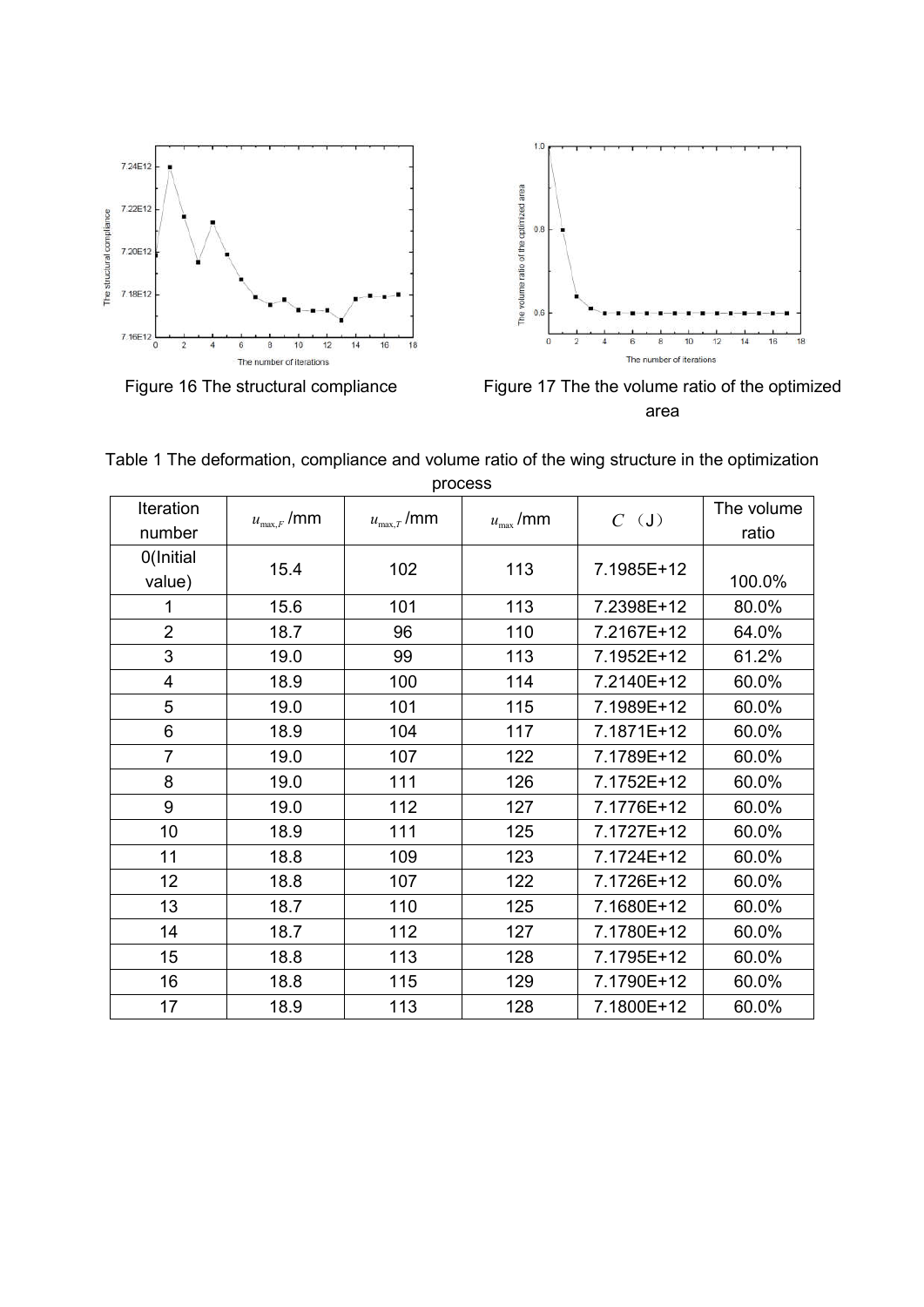

Figure 18 The proportion of thermal deformation in the total deformation

As can be seen from the results in the figures above, the structure compliance decreases and gradually converges to 7.18E+12. The volume ratio of the optimized region decreases rapidly from 100% to 60%, reaching near the boundary condition. In the iterative optimization process, the maximum displacement  $u_{\text{max},F}$  under the action of aerodynamic force, the maximum displacement

 $u_{\text{max}}$  *u* under the action of thermal load, the maximum displacement  $u_{\text{max}}$  under the action of resultant force and the compliance C of the structure are shown in the following table. It should be noted that all displacements in the table are the statistical results at time of 100s.

As can be seen from the data in Table 1, with the process of structural topology optimization, the change of structural element density makes the structure develop in a direction more conducive to thermal load transmitting. Although the volume ratio decreases greatly (from 100% to 60%), the maximum thermal deformation changes mildly and the maximum displacement under aerodynamic load only increases slightly, indicating that the topology optimization can partly reduce the accumulation of thermal load. In addition, although both thermal deformation and aerodynamic deformation increases after 17 iterations, the proportion of thermal deformation in the total deformation decreases, as shown Figure 18.

After 17 generations of topology optimization, the topology form of the structure is gradually optimized from the solid configuration of the initial (n=0) to the perforated structure with obvious topology form in the 17<sup>th</sup> generation (n=17).



Figure 19 Topology optimization process of airfoil structure



After screening according to the density threshold of 0.5, the schematic diagram of the remaining structure can be obtained as shown in Figure 20. Based on the remaining structure after screening, the element density distribution in the optimal area of hypersonic wing structure is presented in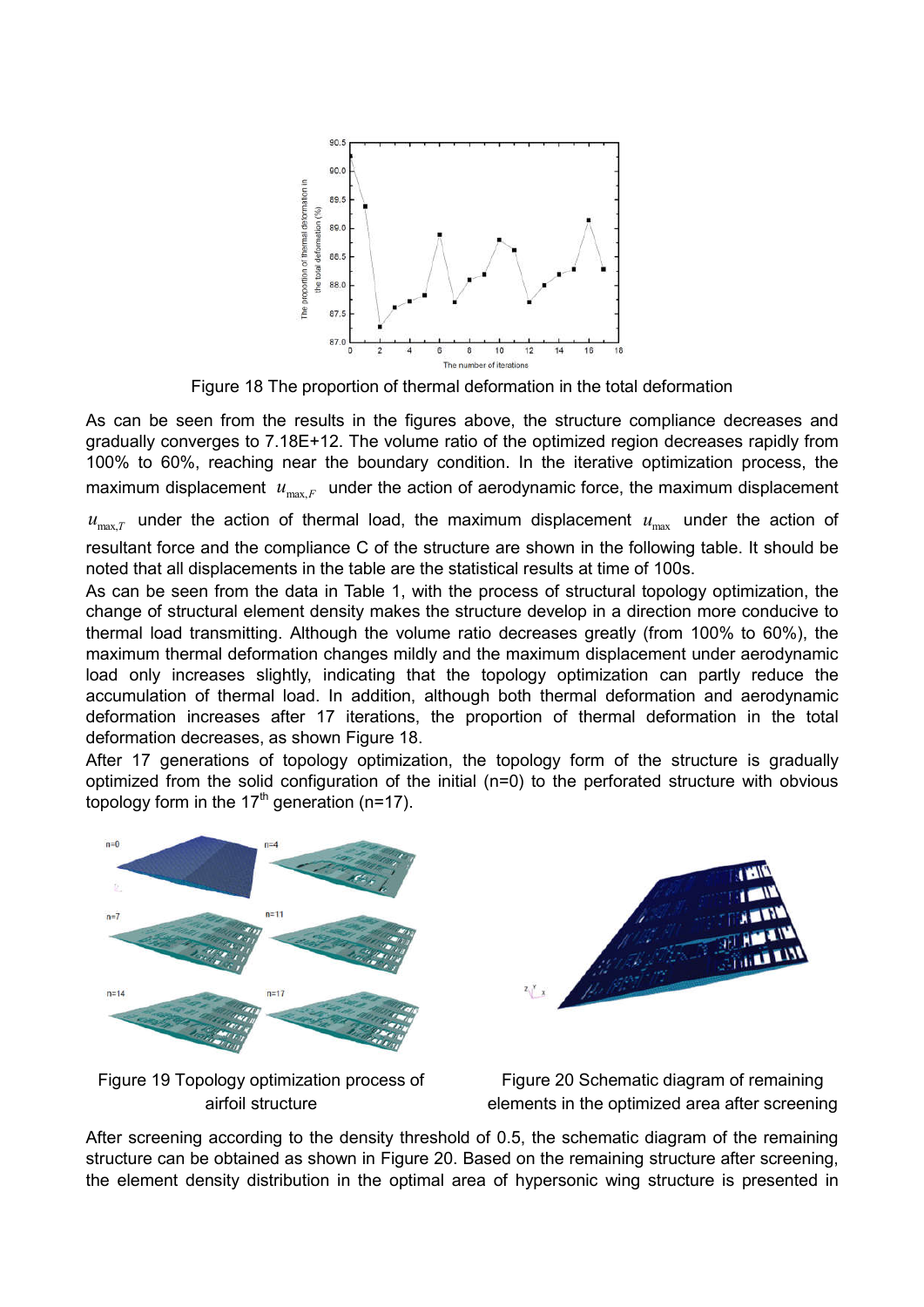Figure 21 and Figure 22.







Figure 22 The density distribution on the lower surface of the region after optimization

It can be seen that there are four obvious transverse structures and most elements are retained on the lower wing surface of the inner wing segment. The result is related to the distribution of aerodynamic and thermal loads on the wing structure. The temperature of the lower surface is higher, the aerodynamic force and thermal load are greater than that of the upper surface, so more structures are needed to support the lower wing surface. The maximum displacement under thermal load occurs at the leading edge of the wing root, so more high-density elements are needed to strengthen the structure.

The temperature, pressure and heat flow distribution obtained from the three-field coupling analysis of the optimized wing structure are shown in the figure below. According to the optimized structure temperature distribution at 100s in Figure 24, it can be seen that at this time, the wing structure layer has not been fully heated and the structure temperature is generally lower than 350K, which is consistent with the temperature variation rule of upper and lower vertices inside the original model structure in Figure 11.

As can be seen from the optimized heat flow distribution on the wing surface at 100s in Figure 26, the heat flow at this time is of the order of 10<sup>4</sup>, which is small compared with the initial heat flow size of  $10<sup>6</sup>$  in Figure 14, indicating that the temperature of the aerodynamic surface is slowly approaching stability, which is consistent with the temperature variation rule of the original model near the front and rear edge monitoring points on the wing surface in Figure 10.



Figure 23 Temperature distribution of the upper surface (left) and lower surface (right) of the optimized wing surface at 100s



Figure 24 Temperature distribution of the upper surface (left) and lower surface (right) of the optimized wing structure layer at 100s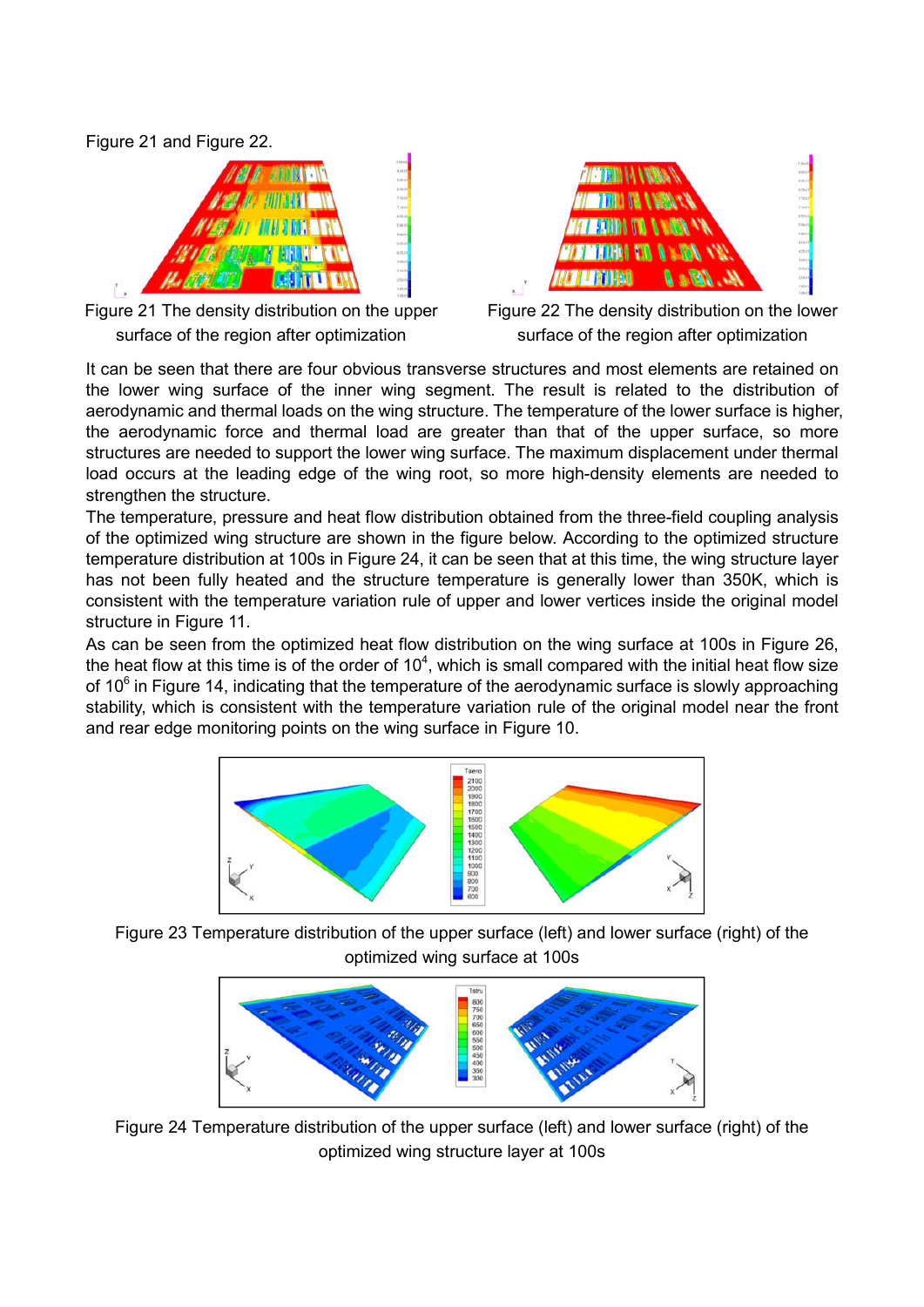

Figure 25 Pressure distribution of the upper surface (left) and lower surface (right) of the optimized wing surface at 100s



Figure 26 Heat flow distribution of the upper surface (left) and lower surface (right) of the optimized wing surface at 100s

# 4.3 Smooth processing of topology optimization results

As shown in Figure 20, the structure of the wing after density screening is not clear enough with many scattered structures. In order to be applied in engineering practice, the optimized result needs to be processed.

As can be seen from the optimized density distribution of hypersonic wing structure elements in Figure 21 and Figure 22, there are four obvious (element density is about 0.8) transverse structures (in the flow direction) on the wing surface and two obvious longitudinal structures (in the direction of wingspan) on the middle chord of the lower surface of the wing surface. The lower wing retains most of the elements. Referring to the wing structure with reinforced plates, the topology of the wing structure is shown in the figure below after processing the optimized area.

The maximum aerodynamic deformation, the maximum thermal deformation and the maximum total deformation of the processed hypersonic wing structure are obtained by the three-field coupling analysis. The results are compared with the original model and the optimized model as shown in Table 2.

By comparing the proceeded and optimized wing structure models, it can be seen that the overall deformation ratio increases slightly while the volume ratio increases from 60% to 67.3%.This is mainly because the smoothing process is manually revised by experience, and some of the additional reinforcing structures may be redundant, but it is acceptable from the perspective of engineering manufacturing.



Figure 27 The processed optimized wing structure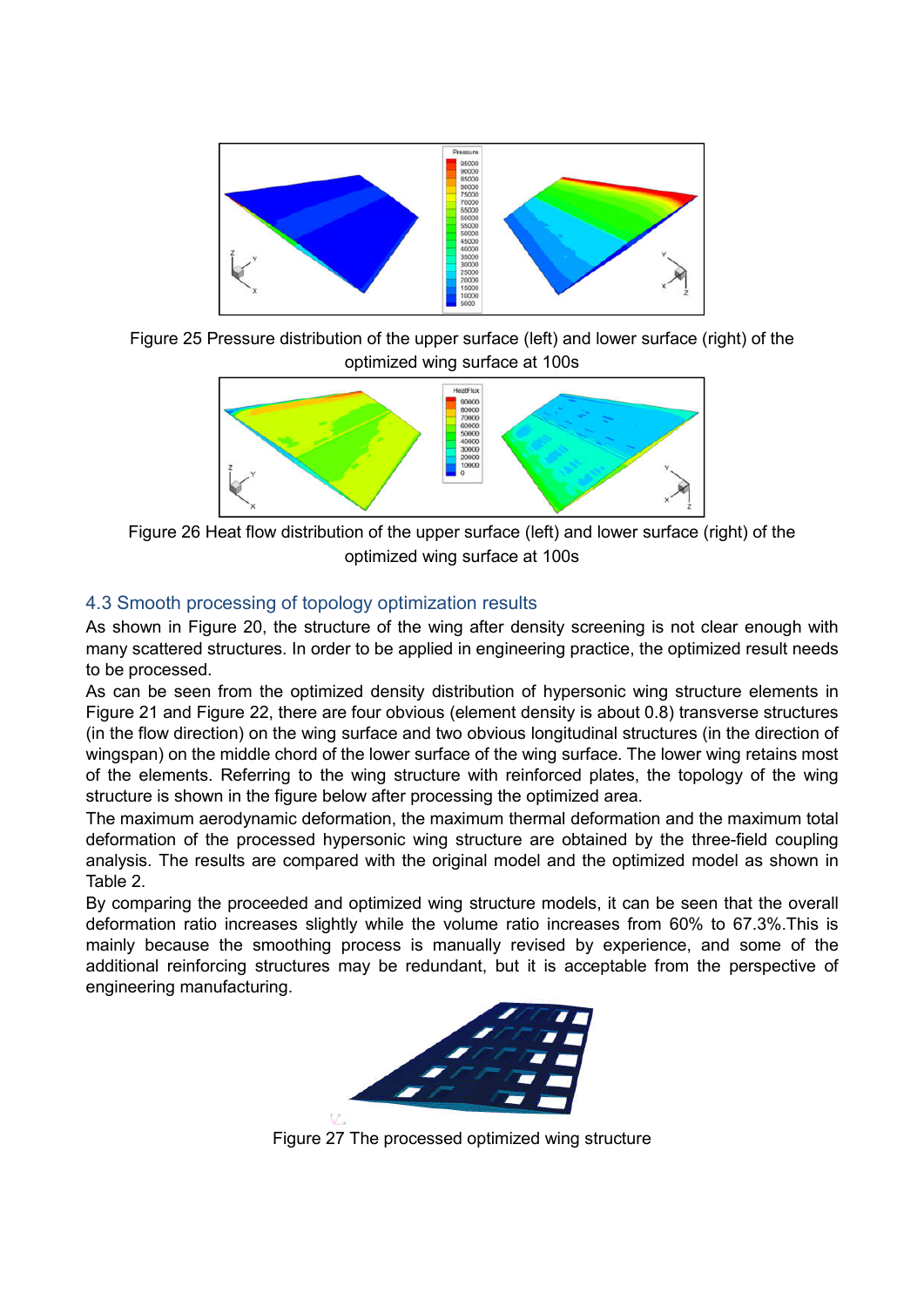| Results at 100s           | $u_{\max,F}$ /mm | $u_{\mathrm{max},T}^{}$ /mm | $u_{\rm max}$ /mm | The ratio of<br>volume |  |  |
|---------------------------|------------------|-----------------------------|-------------------|------------------------|--|--|
| The original model        | 15.5             | 102.6                       | 112.5             | 100%                   |  |  |
| The optimization<br>model | 18.9             | 113.6                       | 128.3             | 60.0%                  |  |  |
| The processed model       | 19.2             | 113.8                       | 128.1             | 67.3%                  |  |  |

Table 2 Comparison of wing structure deformation and volume ratio

# 4.4 Three-field coupling analysis and verification of the processed wing structure

The three-field coupling analysis with a flight duration of 600s is performed for the processed structure as calibration. Figure 28 to Figure 31 show the temperature, pressure and heat flow distribution of the processed structure. By comparing the results of the three-field coupling analysis for the original model, it can be seen that the temperature distribution and pressure distribution of the aerodynamic surface of the processed wing structure are similar to those of the original model. The temperature of the internal structure layer increases a little. The isothermal curve at about 600K shrinks slightly towards the center of the structure. The heat flow distribution results show that although the processed model and the original model are both in the heat flow equilibrium state, the heat flow in the hole area of the structure is negative, indicating that the heat dissipation capacity of the optimized structure is enhanced..



Figure 28 Temperature distribution of the upper surface (left) and lower surface (right) of the processed wing surface at 100s



Figure 29 Temperature distribution of the upper surface (left) and lower surface (right) of the processed wing structure layer at 100s



Figure 30 Pressure distribution of the upper surface (left) and lower surface (right) of the processed wing structure layer at 100s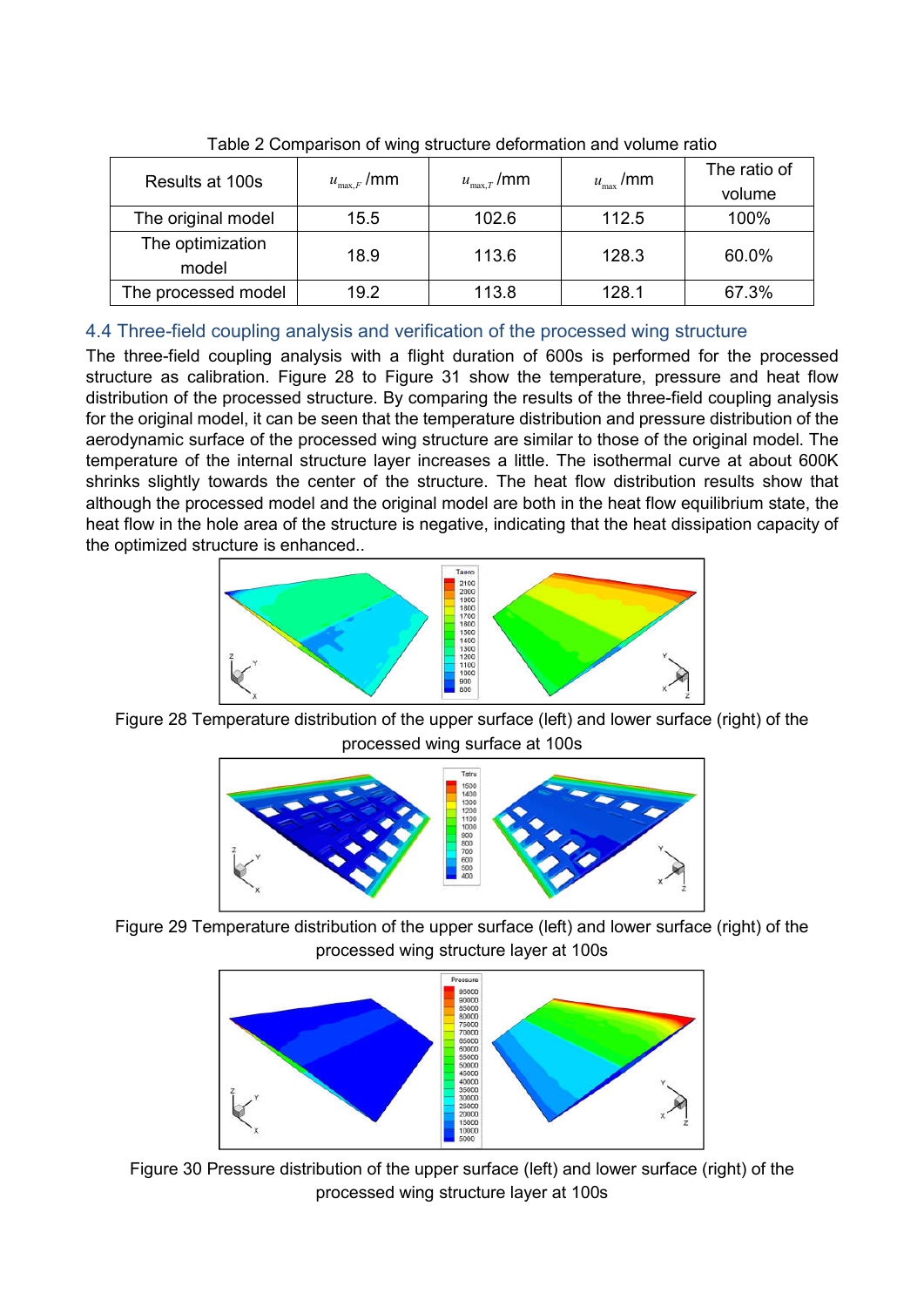

Figure 31 Heat flow distribution of the upper surface (left) and lower surface (right) of the processed wing structure layer at 100s

It can be seen from Table 2 that the deformation of the processed structure is more obvious than that of the original model. Therefore, the variation curves of the maximum aeroelastic deformation and the maximum thermal deformation with time and the distribution cloud map of the wing structure deformation at 600s are presented in Figure 32 to Figure 36.

The aeroelastic deformation of the processed structure increases significantly compared with the original model, while the temperature distribution of the internal structure layer of the wing surface changes slightly after optimization. Therefore, the increase of aeroelastic deformation at 600s is mainly affected by the reduction of stiffness after material reduction.

In addition, the aeroelastic deformations at 0s, extreme point, 200s and 600s of the processed structure are compared with those of the original model, as shown in Table 3.



Figure 32 The displacement at the maximum aeroelastic deformation



Figure 33 Thermal deformation curve at the maximal displacement

| The aeroelastic<br>deformation | $u_{0}$<br>/mm | $u_F$<br>/mm | $\Delta u_E$<br>/mm | $u_{200}$<br>/mm | $\Delta u_{200}$<br>/mm | $u_{600}$<br>/mm | $\Delta u_{600}$<br>/mm |
|--------------------------------|----------------|--------------|---------------------|------------------|-------------------------|------------------|-------------------------|
| The original model             | 13.77          | 16.26        | 2.49                | 15.27            | 1.50                    | 15.69            | 1.92                    |
| The processed<br>model         | 16.74          | 20.46        | 3.72                | 18.80            | 2.06                    | 19.32            | 2.58                    |

Table 3 Comparison of aeroelastic deformation of wing structure

The symbol  $\Delta$  in Table 3 represents the deformation deviation between this moment and 0s. By comparing  $\Delta u_E$  of the processed structure and the original model, the reduced stiffness has a greater influence on the extreme value, and the processed structure is more susceptible to the impact of thermal load. In addition, according to  $\Delta u_{600}$ , the variation of the aeroelastic deformation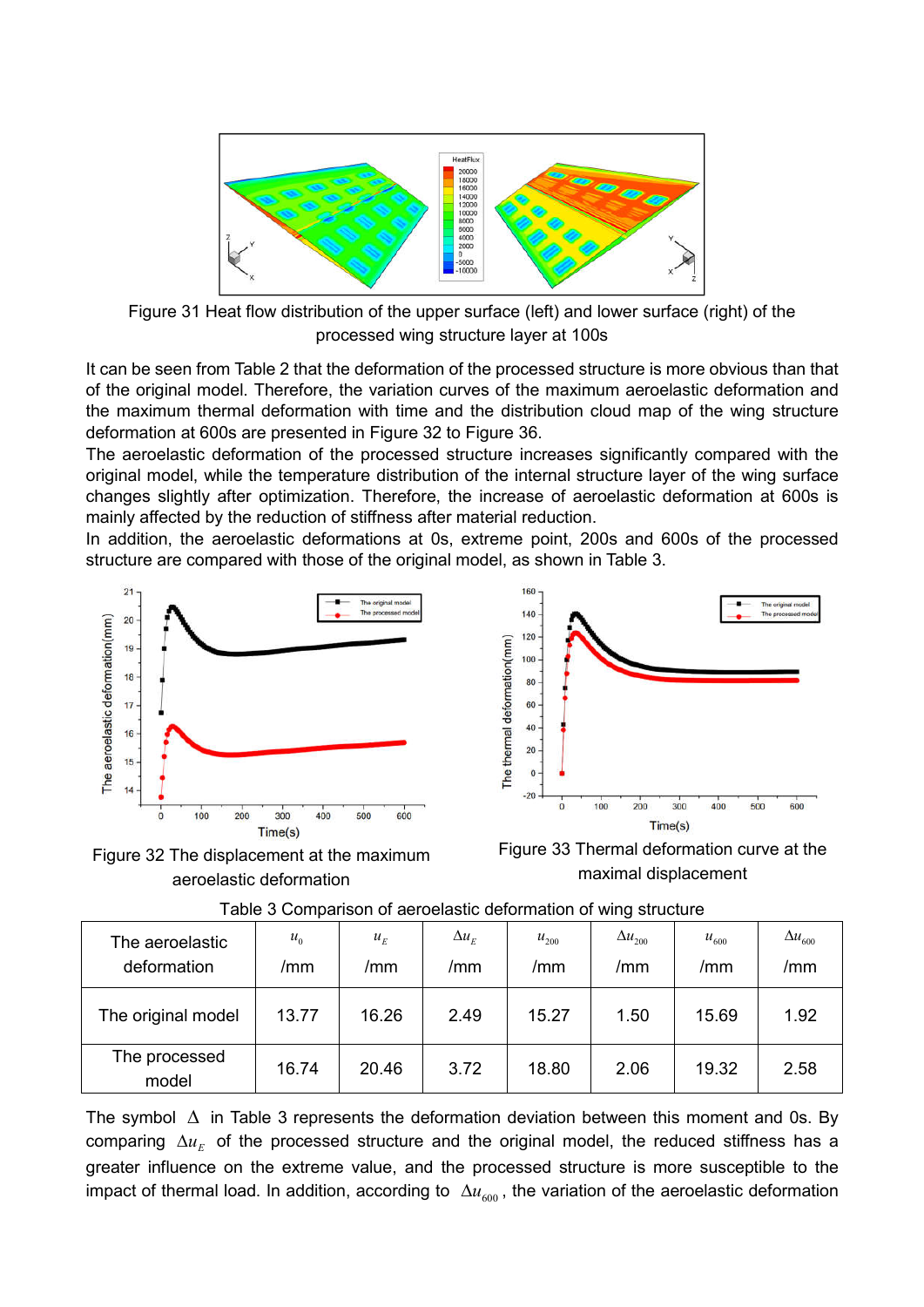of the processed structure with a stable thermal environment relative to the initial value is also greater than that of the original model. However, by comparing  $\Delta u_{600}$  and  $\Delta u_{200}$ , it can be seen that the growth rate of aeroelastic deformation with time remains unchanged after the thermal environment is stable before and after optimization.

| Deformation            | $u_{\rm E}^{\rm A}$ /mm | $u_{600}^{A}$ /mm | $u_{\scriptscriptstyle E}^{\scriptscriptstyle T}$ /mm | $u_{600}^{T}$ /mm |
|------------------------|-------------------------|-------------------|-------------------------------------------------------|-------------------|
| The original model     | 16.26                   | 15.69             | 123.63                                                | 81.68             |
| The optimization model | 20.46                   | 19.32             | 140.62                                                | 89.40             |
| The processed model    | 4.20                    | 3.63              | 16.99                                                 | 7 72              |





Figure 34 The overall deformation diagram of the processed wing structure at 600s



Figure 35 The aeroelastic deformation diagram of the processed wing structure at 600s



Figure 36 The thermal deformation diagram of the processed wing structure at 600s

The thermal deformation results in Figure 33 show that the reduction of structural layer material has little influence on the thermal deformation after the thermal environment is stable, but a big influence on the thermal deformation of the extreme point, and a similar influence on aeroelastic deformation as shown in Table 4 (Superscript A for aeroelastic deformation, T for thermal deformation, E for extreme value).

# **5. Conclusions**

In this paper, a comprehensive optimization framework of wing structure for hypersonic vehicle is established, and the comprehensive optimization design of a typical wing structure of hypersonic vehicle with a small ratio and rhombic airfoil is carried out. The results of optimization process and structural deformation of the wing structure are compared and analyzed. After the topology optimization, the structure compliance is reduced, the mass decreases, and the volume ratio and displacement meet the specified constraints. As the optimization goes on, the proportion of thermal deformation in total deformation decreases gradually, and the heat loads transfer more favorably with the optimization. After smoothing the optimized results, a hypersonic wing topological structure is obtained with clear structure form close to engineering practice.

# **Copyright Statement**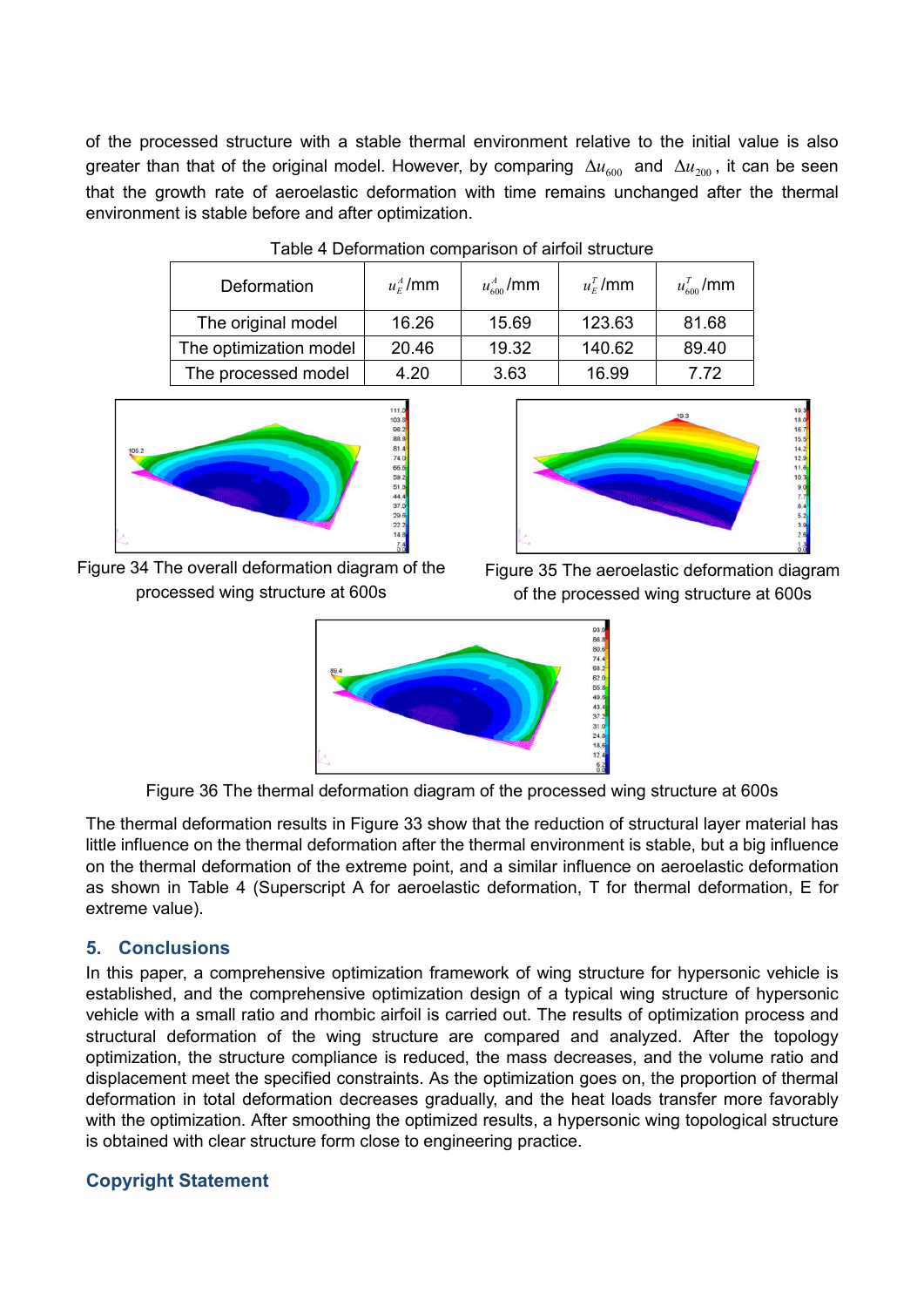The authors confirm that they, and/or their company or organization, hold copyright on all of the original material included in this paper. The authors also confirm that they have obtained permission, from the copyright holder of any third party material included in this paper, to publish it as part of their paper. The authors confirm that they give permission, or have obtained permission from the copyright holder of this paper, for the publication and distribution of this paper as part of the ICAS proceedings or as individual off-prints from the proceedings.